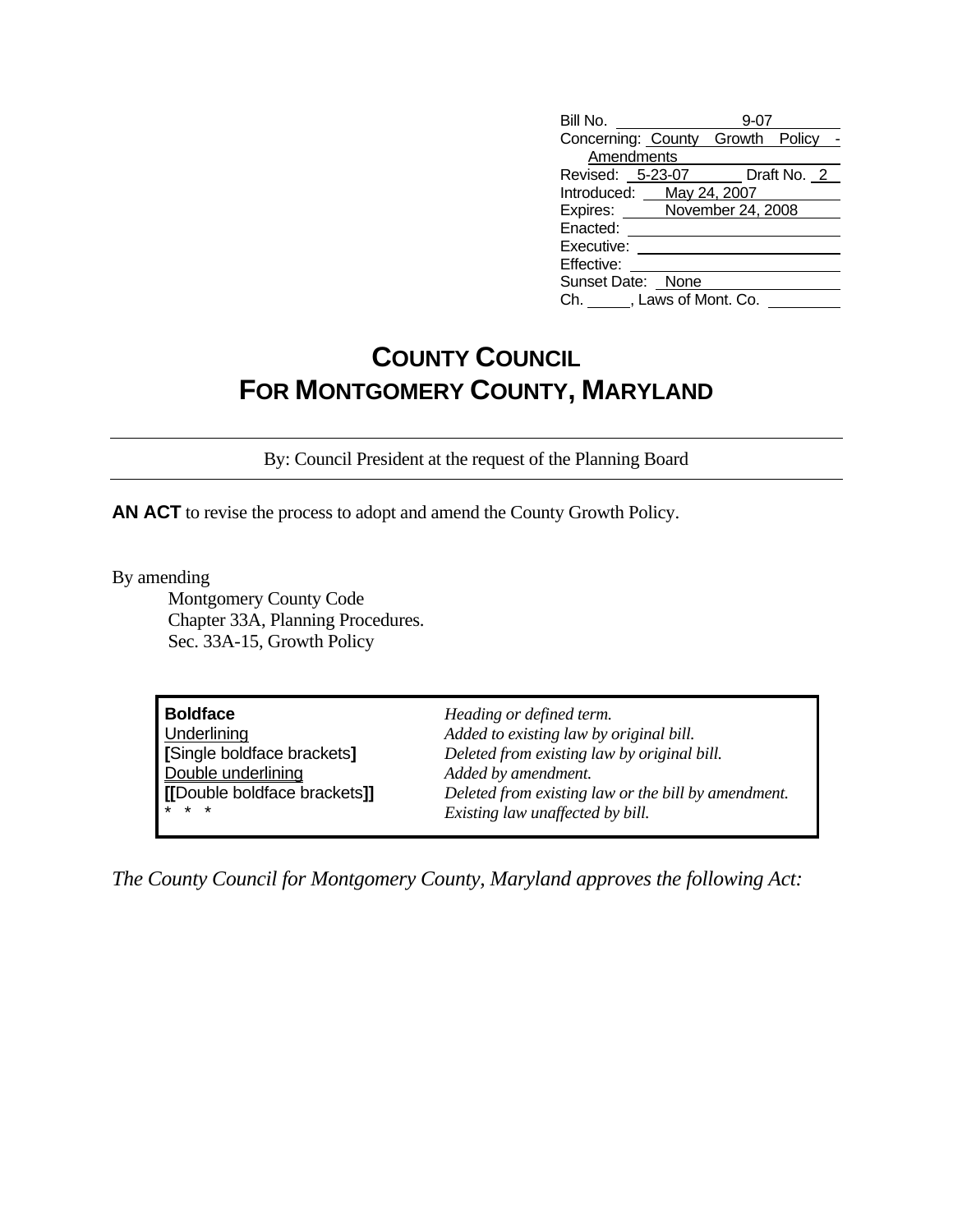| $\mathbf{1}$   |         | Sec. 1. Section 33A-15 is amended as follows:                             |
|----------------|---------|---------------------------------------------------------------------------|
| $\overline{2}$ | 33A-15. | <b>Growth Policy</b>                                                      |
| 3              | (a)     | Purpose.                                                                  |
| $\overline{4}$ |         | The purpose of this Article is to establish a process by which the<br>(1) |
| 5              |         | County Council can give policy guidance to agencies of                    |
| 6              |         | government and the public on matters concerning:                          |
| 7              |         | (A) land use development;                                                 |
| 8              |         | (B) growth management; and                                                |
| 9              |         | (C) related environmental, economic, and social issues.                   |
| 10             |         | The policy guidance will be provided through the adoption by the<br>(2)   |
| 11             |         | County Council of a growth policy, which is intended to be an             |
| 12             |         | instrument that facilitates and coordinates the use of the powers         |
| 13             |         | of government to limit or encourage growth and development in a           |
| 14             |         | manner that best enhances the general health, welfare, and safety         |
| 15             |         | of the residents of the County.                                           |
| 16             | (b)     | Simplified description.                                                   |
| 17             |         | The growth policy must be adopted every 2 years by the County             |
| 18             |         | Council. It consists of policy guidelines for the Planning Board, and     |
| 19             |         | other agencies as appropriate, for their administration of Section 50-    |
| 20             |         | 35(k) and other laws and regulations which affect growth and              |
| 21             |         | development.                                                              |
| 22             | (c)     | Duties of the County Planning Board.                                      |
| 23             |         | Every odd-numbered year, the Planning Board must produce a                |
| 24             |         | recommended growth policy.                                                |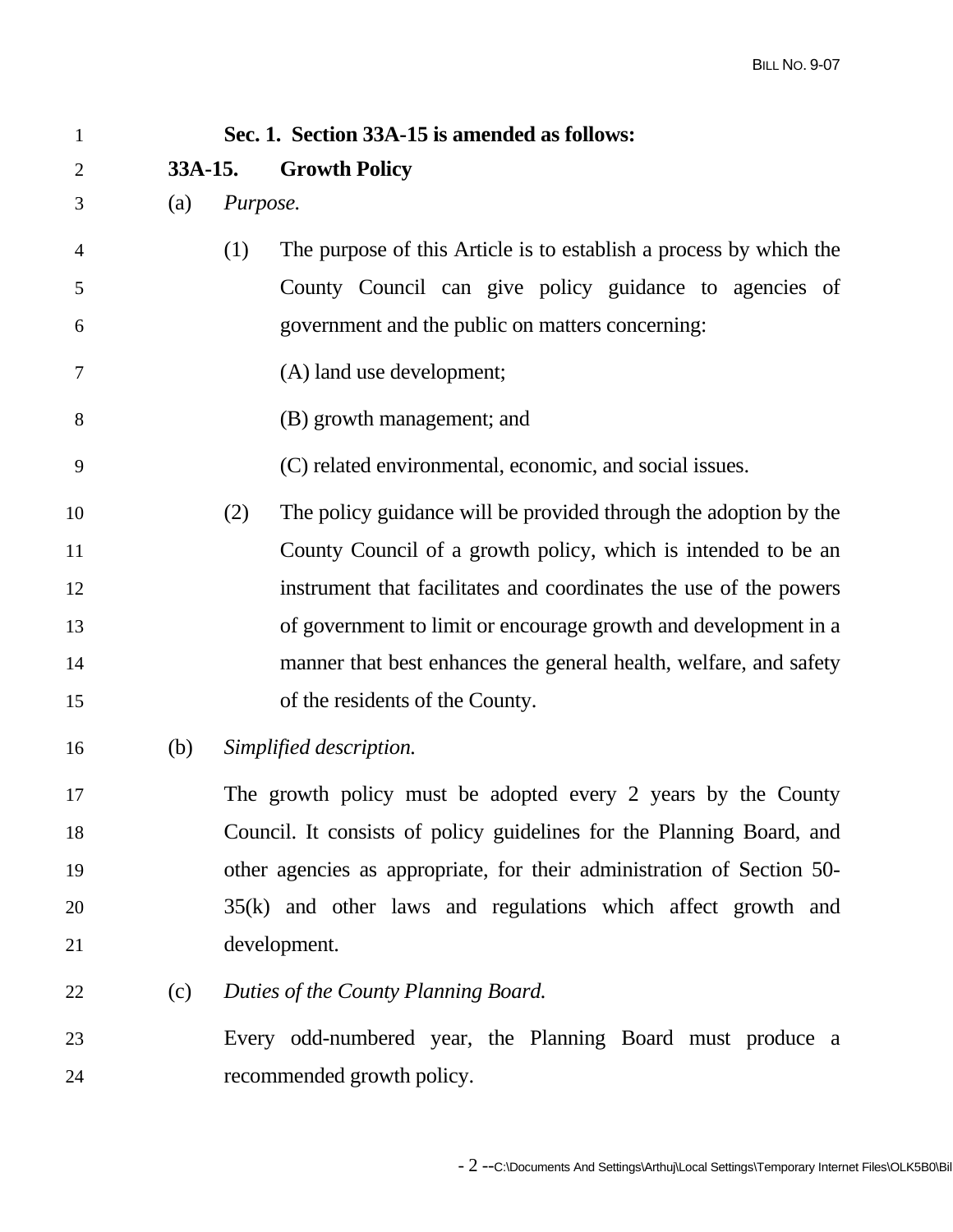| 25 | (1) By [June] April 15, the Planning Board must send to the County |
|----|--------------------------------------------------------------------|
| 26 | Council a staff draft growth policy which includes:                |

- 27 (A) a status report on general land use conditions in the county, 28 including the remaining growth capacity of zoned land, 29 recent trends in real estate transactions, the level of service 30 conditions of major public facilities and environmentally 31 sensitive areas, and other relevant monitoring measures;
- 32 (B) a forecast of the most probable trends in population, 33 households, and employment for the next 10 years, 34 including key factors that may affect the trends;
- 35 (C) a recommended set of policy guidelines for the Planning 36 Board, and other agencies as appropriate, with respect to 37 administration of laws and regulations which affect growth 38 and development; and
- 39 (D) any other information or recommendations relevant to growth 40 policy, or requested by the County Council in the course of 41 adopting the growth policy or by a later resolution.
- 42 (2) By **[**August**]** June 1, the Board must produce a recommended 43 growth policy which reflects the Planning Board's views.
- 44 (3) The Planning Board must promptly make available to the County 45 Executive, other agencies (including the Office of Zoning and 46 Administrative Hearings and the People's Counsel), and the 47 public copies of the staff draft and the Board's recommended 48 growth policy.
- 49 (d) *Duties of the County Executive.*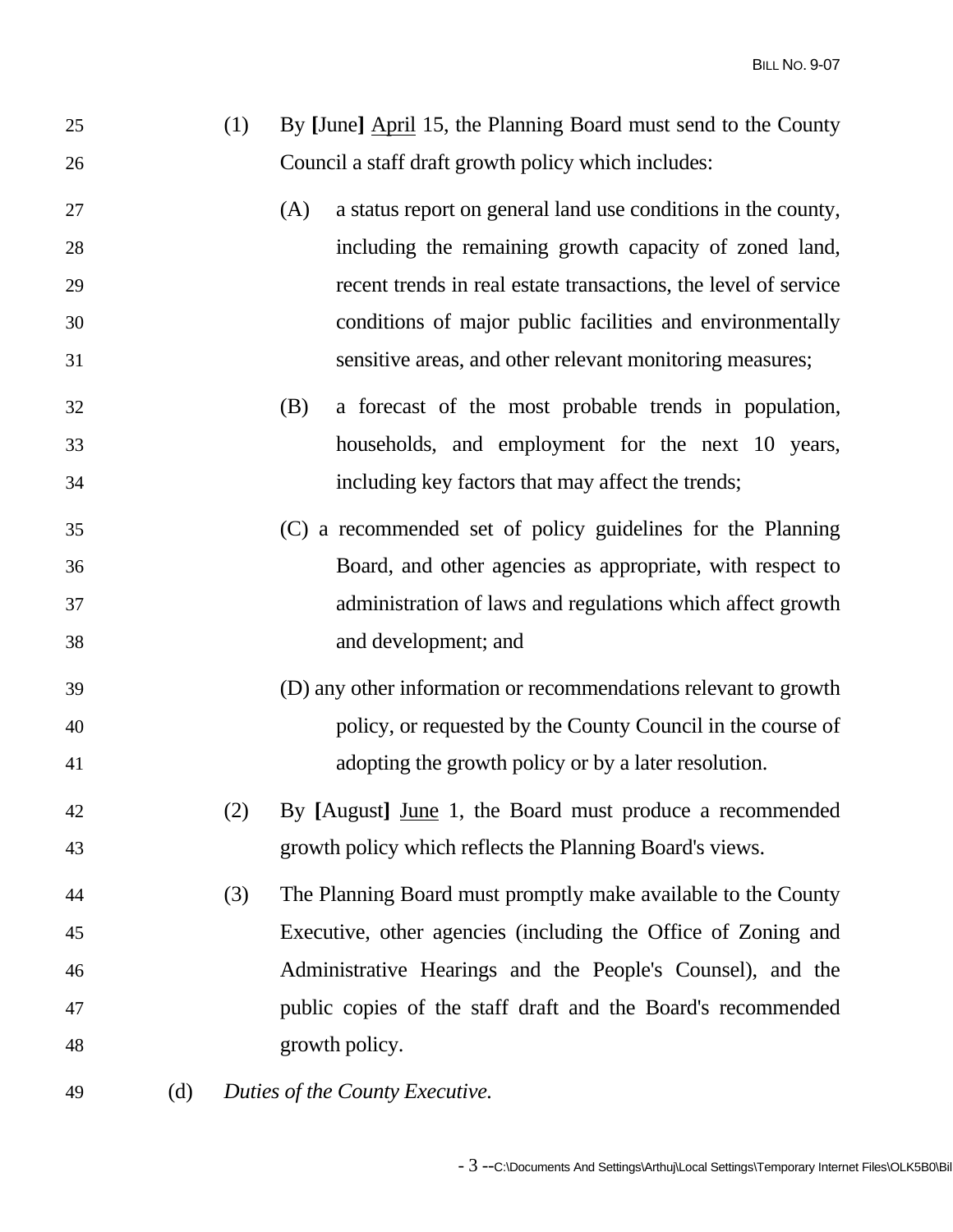- 50 (1) Every odd-numbered year, the County Executive must send to 51 the County Council by September 15 any revisions to the growth 52 policy recommended by the Planning Board in the form of 53 specific additions and deletions.
- 54 (2) The County Executive must promptly make available to the 55 Planning Board, other agencies, and the public copies of the 56 County Executive's recommendations.
- 57 (3) The County Executive must assist the Planning Board to compile 58 its status report for the recommended growth policy by making 59 available monitoring data which is routinely collected by 60 executive branch departments.
- 61 (e) *Duties of the County Board of Education.*
- 62 (1) Every odd-numbered year, the Board of Education must send to 63 the County Council by October 1 any comments on the 64 recommended growth policy submitted by the Planning Board 65 and the Executive's recommendations, including any proposed 66 revisions in the form of specific additions or deletions.
- 67 (2) The Board of Education must promptly make available to the 68 Planning Board, the County Executive, and the public copies of 69 these comments and revisions.
- 70 (3) The Board of Education must assist the Planning Board to 71 compile its status report for the growth policy by making 72 available monitoring data which is routinely collected by 73 Montgomery County Public Schools staff.
- 74 (f) *Duties of the Washington Suburban Sanitary Commission.*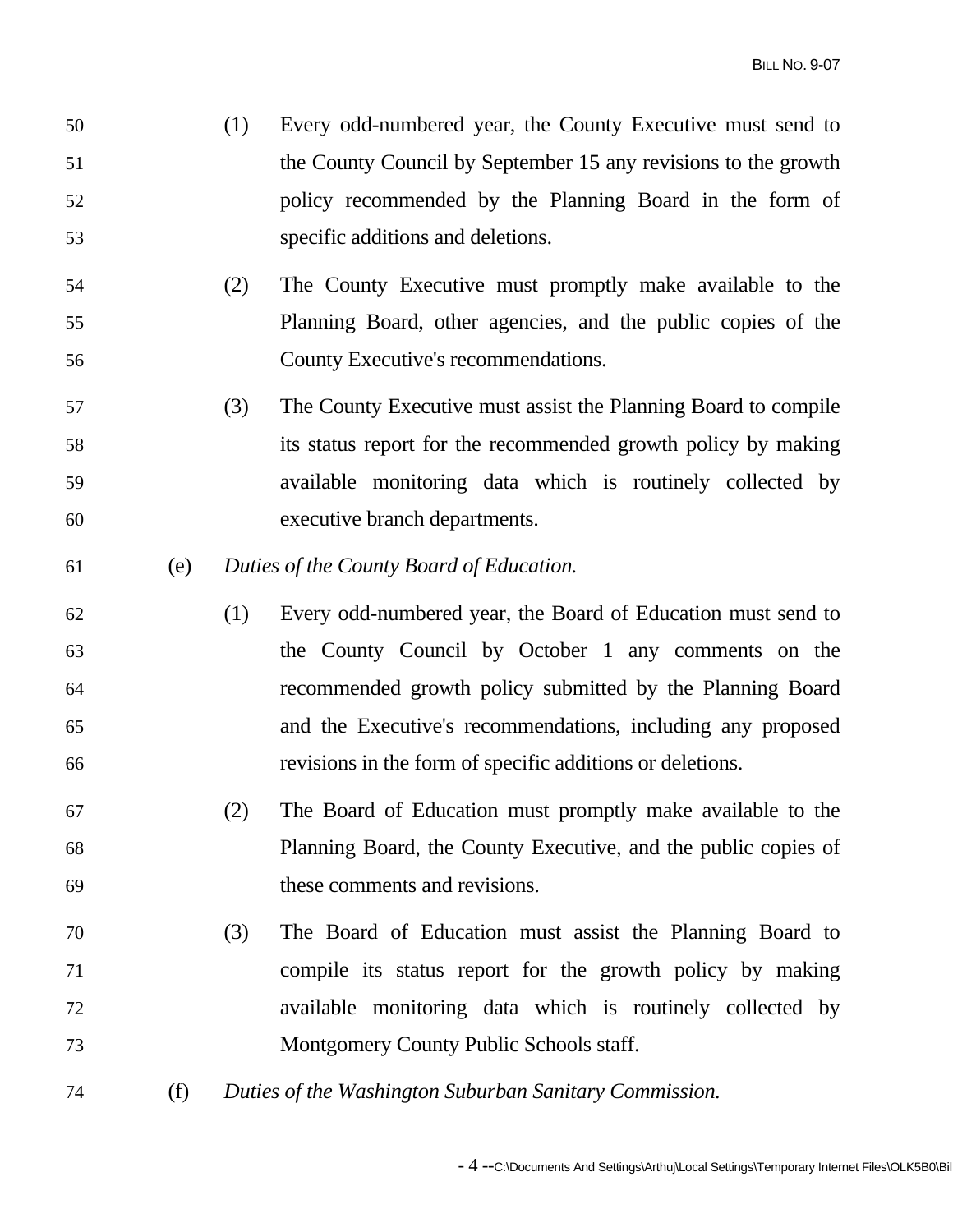- 75 (1) Every odd-numbered year, the Washington Suburban Sanitary 76 Commission must send to the County Council by October 1 any 77 comments on the recommended growth policy submitted by the 78 Planning Board and the Executive's recommendations, including 79 any proposed revisions in the form of specific additions or 80 deletions.
- 81 (2) The Commission must promptly make available to the Planning 82 Board, the County Executive, and the public copies of these 83 comments and revisions.
- 84 (3) During the year, the Commission must assist the Planning Board 85 to compile its status report for the growth policy by making 86 available monitoring data which is routinely collected by 87 Commission staff.
- 88 (g) *Duties of the County Council.*
- 89 (1) After receiving the recommended growth policy, the 90 recommendations of the County Executive, and any other agency 91 comments, the County Council must hold a public hearing on the 92 recommendations and comments.
- 93 (2) Every odd-numbered year, the County Council must adopt by 94 November 15 a growth policy to be effective until November 15 95 two years later. If the County Council does not adopt a new 96 growth policy, the growth policy adopted most recently remains 97 in effect.
- 98 (h) *Amending the growth policy.*
- 99 (1) The County Council, the County Executive, or the Planning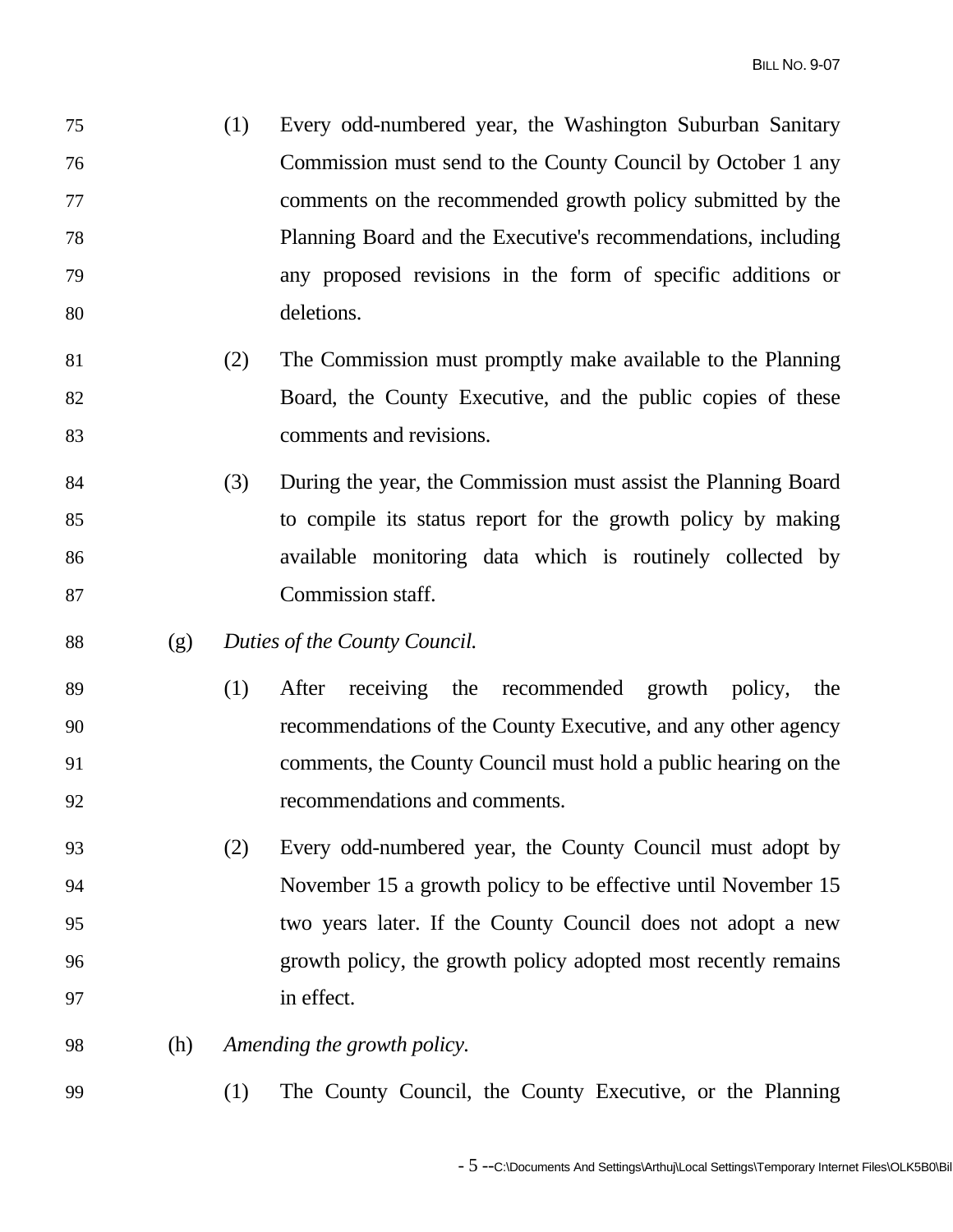| 100 |     |     | Board may initiate an amendment to the growth policy.      |
|-----|-----|-----|------------------------------------------------------------|
| 101 | (2) |     | If the Executive initiates an amendment:                   |
| 102 |     | (A) | the Executive must send it to the Council, the Planning    |
| 103 |     |     | Board, and other agencies, and make copies available to    |
| 104 |     |     | the public;                                                |
| 105 |     | (B) | the Planning Board must send any comments on the           |
| 106 |     |     | proposed amendment to the Council and the other agencies   |
| 107 |     |     | within 45 days after receiving the amendment (unless the   |
| 108 |     |     | Council requests an earlier response), and must make       |
| 109 |     |     | copies of any comments available to the public; and        |
| 110 |     | (C) | the Council may amend the growth policy after giving the   |
| 111 |     |     | Planning Board and Board of Education an opportunity to    |
| 112 |     |     | comment and holding a public hearing.                      |
| 113 | (3) |     | If the Planning Board initiates an amendment:              |
| 114 |     | (A) | the Planning Board must send it to the Council, the        |
| 115 |     |     | Executive, and other agencies, and make copies available   |
| 116 |     |     | to the public;                                             |
| 117 |     | (B) | the Executive must send any comments on the proposed       |
| 118 |     |     | amendment to the Council and other agencies within 45      |
| 119 |     |     | days after receiving the amendment (unless the Council     |
| 120 |     |     | requests an earlier response), and must make copies of any |
| 121 |     |     | comments available to the public; and                      |
| 122 |     | (C) | the Council may amend the growth policy after giving the   |
| 123 |     |     | Executive and Board of Education an opportunity to         |
| 124 |     |     | comment and holding a public hearing.                      |